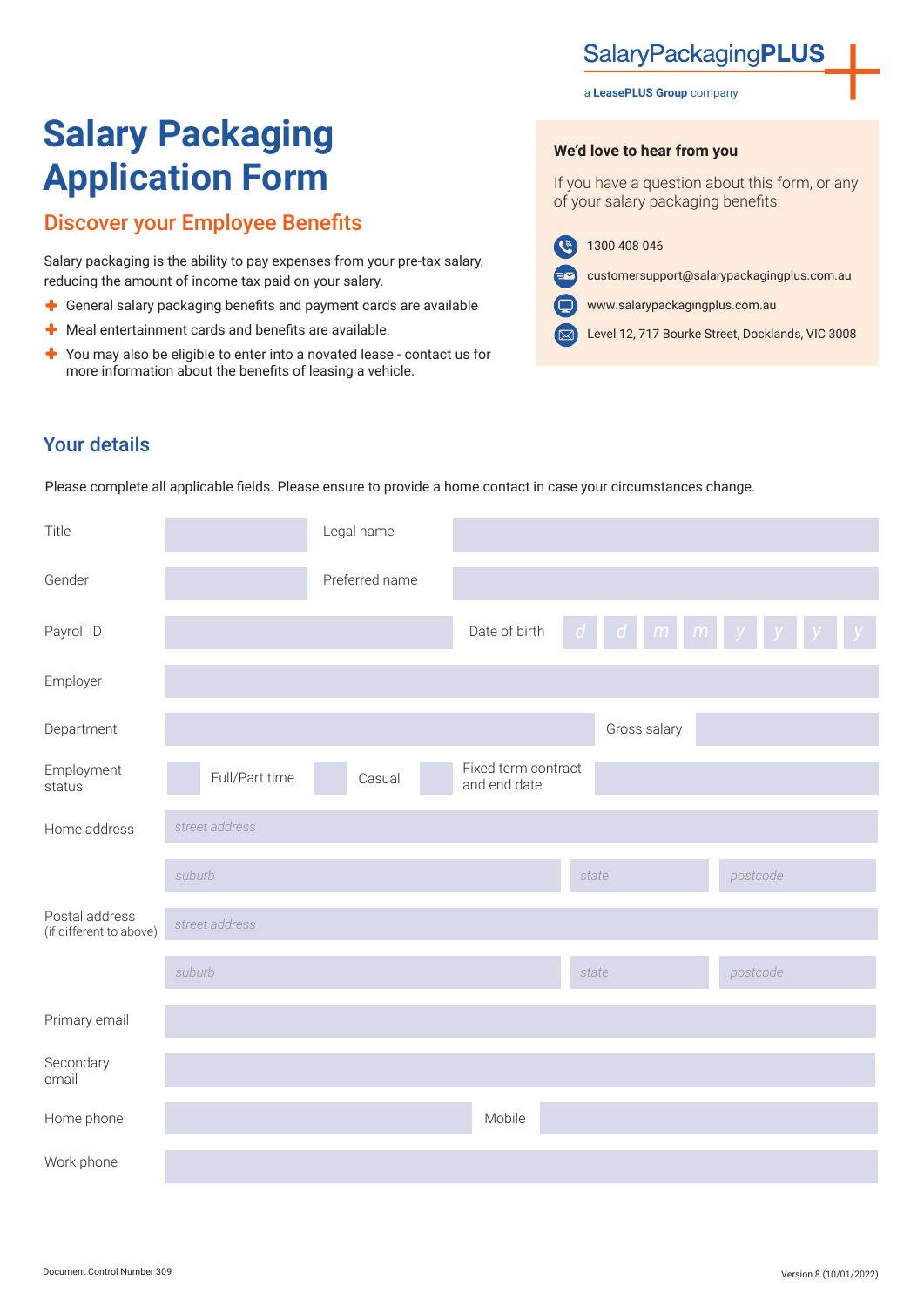## Salary packaging

You can choose to salary package your living expenses and/or meal entertainment expenses either using a salary packaging card, or by reimbursement.

When using a card, your packaged funds will be deposited for regular spending on to the Visa debit card issued by Beyond Bank.

If you choose to package by reimbursement, we will deposit your payment directly to a nominated back account on presentation of sufficient evidence.

# **Checklist**

For SalaryPackagingPLUS to set up your new package, we need:

- Completed Form
- Payslip
- Evidence (if claiming by reimbursement)

## Living expenses



#### By reimbursement

Please list items you would like to salary package and attach evidence with your application.

#### EVIDENCE EXAMPLES

Mortgage: loan statement showing your name, minimum repayment amount and frequency Rent: rental agreement or letter from real estate/landlord stating the amount and frequency Credit Card: credit card statement(s) showing the repayments you have made Other: tax invoices/bill with proof of payment

| Item          | Amount | Evidence<br>Provided |
|---------------|--------|----------------------|
|               |        |                      |
|               |        |                      |
|               |        |                      |
|               |        |                      |
|               |        |                      |
|               |        |                      |
| Account name: |        |                      |

Reference: BSB number Account number

a **LeasePLUS Group** company